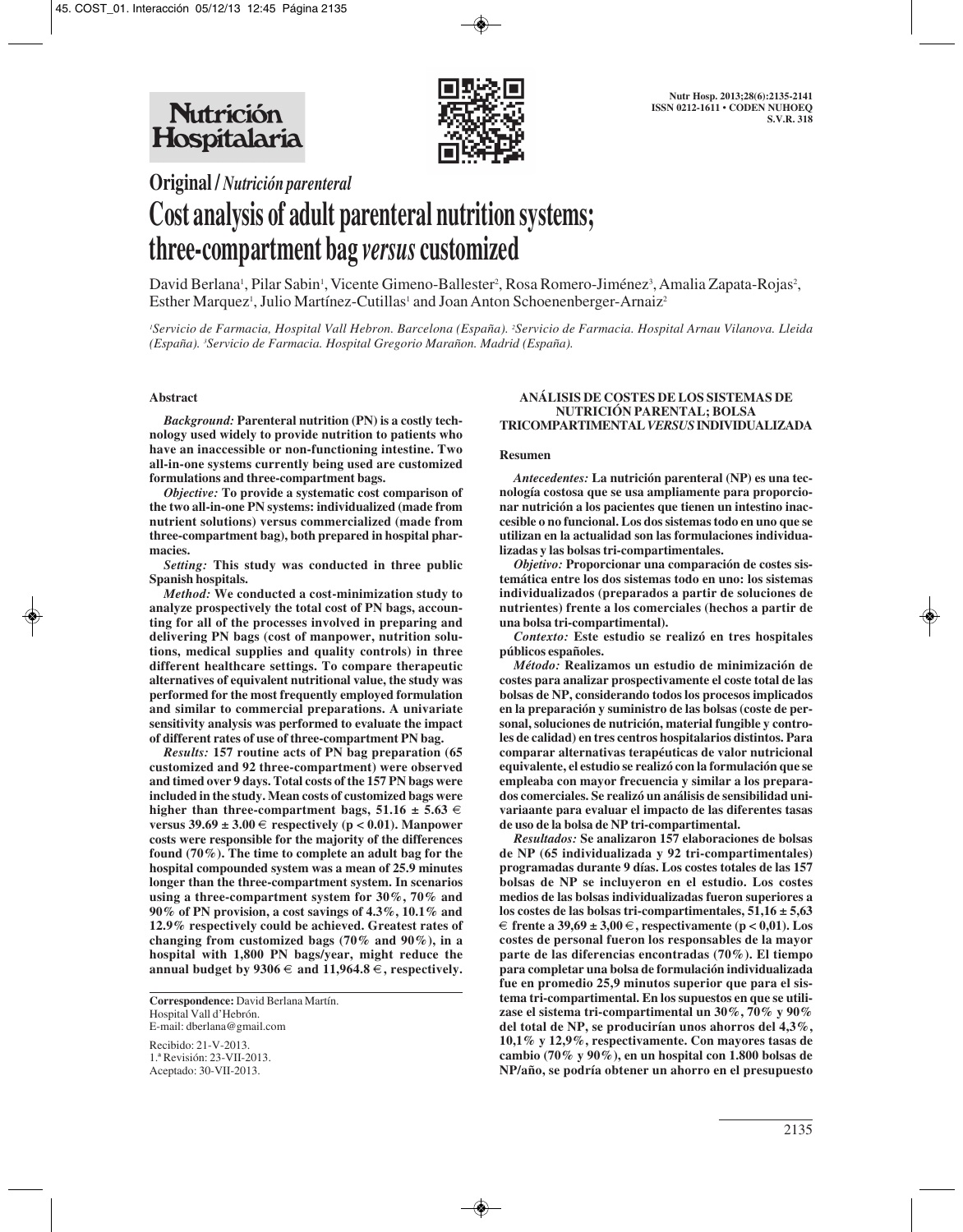**Meanwhile, in a large facility the savings for 8,000 TPN** days would be  $64,248 \in$  and  $82,605 \in$ , respectively.

*Conclusions:* **Since seeking cost-reduction of effective treatments is needed, the use of three-compartment bags for standard adult PN could lead to cost savings. Our data should be helpful for health care providers to calculate their own cost of administer.**

> (*Nutr Hosp.* 2013;28:2135-2141) **DOI:10.3305/nh.2013.28.6.6862**

Key words: *Cost analysis. Parenteral nutrition. Parenteral nutrition methods. Parenteral nutrition economics.*

## **Abrevations**

PN: parenteral nutrition.

# **Introduction**

Parenteral nutrition (PN) was developed to provide intravenous nutrition to patients unable to tolerate gastrointestinal feeding, and is indicated in patients with a non-functioning digestive tract to correct or maintain their nutritional status. PN regimens contain different components, including macronutrients (amino acids, carbohydrates and lipids), and micronutrients (electrolytes, trace elements and vitamins). The most common way to administer PN to adult patients used in health care institutions in Spain is the all-in-one system (all nutrients are mixed in one bag and infused simultaneously).

Actually, two all-in-one systems are using in ours hospitals: customized formulations, prepared by hospital pharmacies or subcontracting laboratories, and industrial three-compartment bags. Thanks to their easy application, three-compartment system should save preparation and handling time on the ward, thus resulting in decreased manpower cost<sup>1</sup>. Since the pressure to reduce health care costs is increasing, attention is focused on cost- effectiveness as well as affordability of treatments.

The purpose of this cost-minimization study was to provide a systematic and comprehensive cost comparison of the two PN systems: hospital-compounded bag and the three-compartment bag system; on the basis that the efficacy and safety are the same, and the use of the three-compartment system might lead to an overall lowest costs and optimizing resources.

# **Methods**

We conducted a prospective and descriptive study to analyze the total cost of PN bags, accounting for all of **anual de 9.306** € **y 11.964.8** €**, respectivamente. A su vez, en un centro hospitalario mayor, el ahorro para 8.000 bolsas de NP sería de 64.248** € **y 82.605** €**, respectivamente.**

*Conclusiones:* **Dada la necesidad de buscar una reducción de costes de tratamientos efectivos, el uso de las bolsas tri-compartimentales para la NP estándar del adulto podría conllevar una reducción de costes. Nuestros datos pueden ayudar a los gestores sanitarios a calcular su propio coste de administración de la NPT.**

> (*Nutr Hosp.* 2013;28:2135-2141) **DOI:10.3305/nh.2013.28.6.6862**

Palabras clave: *Análisis de costes. Nutrición parenteral. Métodos de nutrición parenteral. Economía de la nutrición parenteral.*

the processes involved in preparing and delivering PN bags in different healthcare settings. Three Spanish public hospitals participated in the study: Hospital Gregorio Marañón –Madrid– (Hospital 1), Hospital Arnau de Vilanova –Lleida– (Hospital 2), and Hospital Vall Hebrón –Barcelona– (Hospital 3); serving as data collection sites. The centre's costs were calculated using a cost accounting system, which included the same items and allocation criteria for all centres.

Costs were calculated from the perspective of health care institution. The costs per bag of each system included: cost of manpower, nutrition solutions and medical supplies needed. A cost-conscious approach relying on knowing the cost of all aspects of preparing different types of PN was made. The variable, direct cost of the provision of PN includes: PN solutions; nursing, pharmacist and other staff supervision of PN preparation and management; and additional ancillary services required (eg, microbiology tests).

A cost-accounting study of PN preparation and a study of ancillary service utilization were made to estimate the direct cost of PN delivery. Pharmacy, nursing and other staff at each hospital were interviewed to identify hospital-specific methods and work-flow patterns. In this way, a general flow chart documenting the array of steps in the delivery of PN was made. Besides, a structured form was developed and pretested so that the cost data from each hospital could be uniformly filled. Consumption of personnel time and supplies for each work-step were recorded. Pharmacists', nurses' and other staff's PN activities related to PN delivery and preparation were systematically timed. Pharmacy staff activities to handle the orders and to store and manage stock were not timed for each bag but were measured for each one item and extrapolated for one PN bag. Cost of nutrient solutions, additives and medical material needed was calculated using average manufacturers' selling prices to each hospital. Different parameters were taken into account to determine the cost of preparing and delivering PN bags. Variable costs depended on the type of formulation and included the cost of the raw material and the container.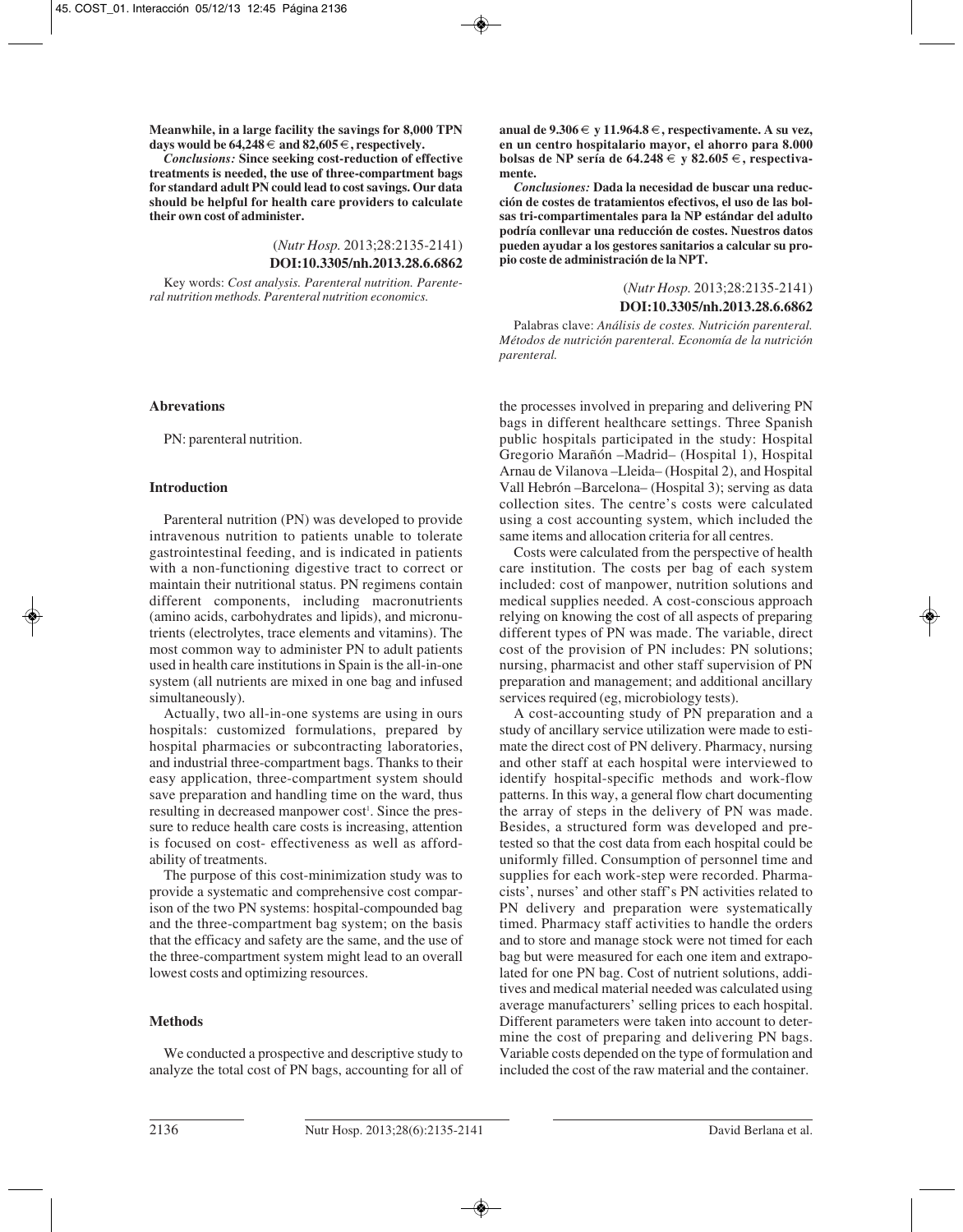Price of PN bags includes: cost of basic nutrient solutions entering the composition of PN formulas, cost of each category of personnel to produce the PN bag (reception of the prescriptions, preparation and control of the production charts, production process, bacteriology controls, preparation of the delivery boxes, and overhead cost). Overhead cost includes all costs related to cleaning and disinfection, production material (caps, filling devices, needles, syringes, swabs, etc), garments (sterile gloves, headwear, masks, and overshoes), equipment utilization, bacteriology controls, wrappings and PN order handling. As the commercial admixtures used do not contain vitamins, trace elements, or electrolytes, their costs was calculated after supplementation, in the same way as hospital-compounded bags. All time measurements were carried out by one pharmacist and recorded on data collection forms. The data was systematically cross checked by a second pharmacist. The cost of quality control for the bags was calculated from the billing prices provided by the bacteriology laboratory of each hospital. The personnel costs were calculated according to collective agreements for Spanish public service employees<sup>2</sup>.

Because the study aimed to determine cost differences, activities of items which applied to and were identical for all two systems were not included in the cost calculation (i.e. central venous catheters, threeway taps, transport services between pharmacy and wards). The start-up costs of developing the PN preparing team are not included here, because we assume these teams are already in existence. Similarly, the overhead costs of operating the hospital (i.e. administrators' salaries, utilities, and building depreciation) are assumed to be fixed and were excluded.

To compare therapeutic alternatives of equivalent nutritional value, the study was performed for the most frequently employed formulation and similar commercial preparations in adult patients. Thereby, PN formulations compared in the study, hospital-compounded and three-compartment bag, had the same amount of nutrients and volume. Characteristics of these PN formulas are listed in table I. All raw materials and all equipment used to prepare all PN in each hospital during three different days were included in the cost

analysis. Time spent by each category of personnel related to preparation and delivery of PN, was also recorded daily during these three days. All costs were expressed in euro. Student's *t* test was used to compare the means (non-parametric test, when necessary).

A univariate sensitivity analysis was performed to evaluate the impact of different rates of use of threecompartment PN bag in a Hospital Pharmacy Service. To test the cost accounting model with respect to each centre characteristics, patient requirements, and different PN protocols, different rates of switching from hospital compounding to three-compartment system were developed (30%, 70% and 90%). The analysis was run over a year time horizon and assumed to be placed in two different hospital sizes, a medium size and another larger with a mean of 1,800 and 8,000 PN bags per year, respectively. Based on these assumptions, the model calculates the present value of the savings on costs, as well as on staff time, generated by different rate of switching to the three-compartment system.

# **Results**

A total of 157 routine acts of performing the procedures of preparation of PN bags were observed and timed by stopwatch in 9 different days in the three hospitals included. The total costs of one hundred and fifty-seven PN bags (65 hospital compounded and 92 three-compartment) were included in the study. The time intervals as well as the materials used were recorded on data transcription forms. As Hospital "1" did not use three-compartment PN bags during the study period, data used from this hospital were only for hospital-compounded PN bags

Overall, mean costs of hospital compounded bags were higher than three-compartment bags,  $51.16 \pm$ 5.63 € versus  $39.69 \pm 3.00$  ∈ respectively (Table II). Manpower costs were responsible for a major part of the difference between the two ways of preparation studied (70%).

Table III presents the mean time required for each of the subcategories of procedures, the expenditure on hourly wages (depending on category of staff

| <b>TADIC L</b><br>Composition of parenteral admixtures studied (Hospital compounded and 3-compartment bag) |                                     |                |                                         |  |  |
|------------------------------------------------------------------------------------------------------------|-------------------------------------|----------------|-----------------------------------------|--|--|
|                                                                                                            | Hospital compounded & 3-Compartment |                |                                         |  |  |
|                                                                                                            | (Smofkabiven <sup>®</sup> /         |                | (Smofkabiven <sup>®</sup> / <sup></sup> |  |  |
| Bag content                                                                                                | $Oliclinomel^{\circ} N7$            | (Smofkabiven®) | Oliclinomel N8)                         |  |  |
| Nitrogen $(g)$                                                                                             | 8/6.6                               | 12             | 16/16.5                                 |  |  |
| Carbohydrates $(g)$                                                                                        | 125/160                             | 187            | 250/250                                 |  |  |
| Lipids $(g)$                                                                                               | 38/40                               | 56             | 75/60                                   |  |  |
| Volume(mL)                                                                                                 | 1.000                               | 1,500          | 2,000                                   |  |  |

**Table I**

Cost analysis of adult parenteral nutrition systems; three-compartment bag *versus* customized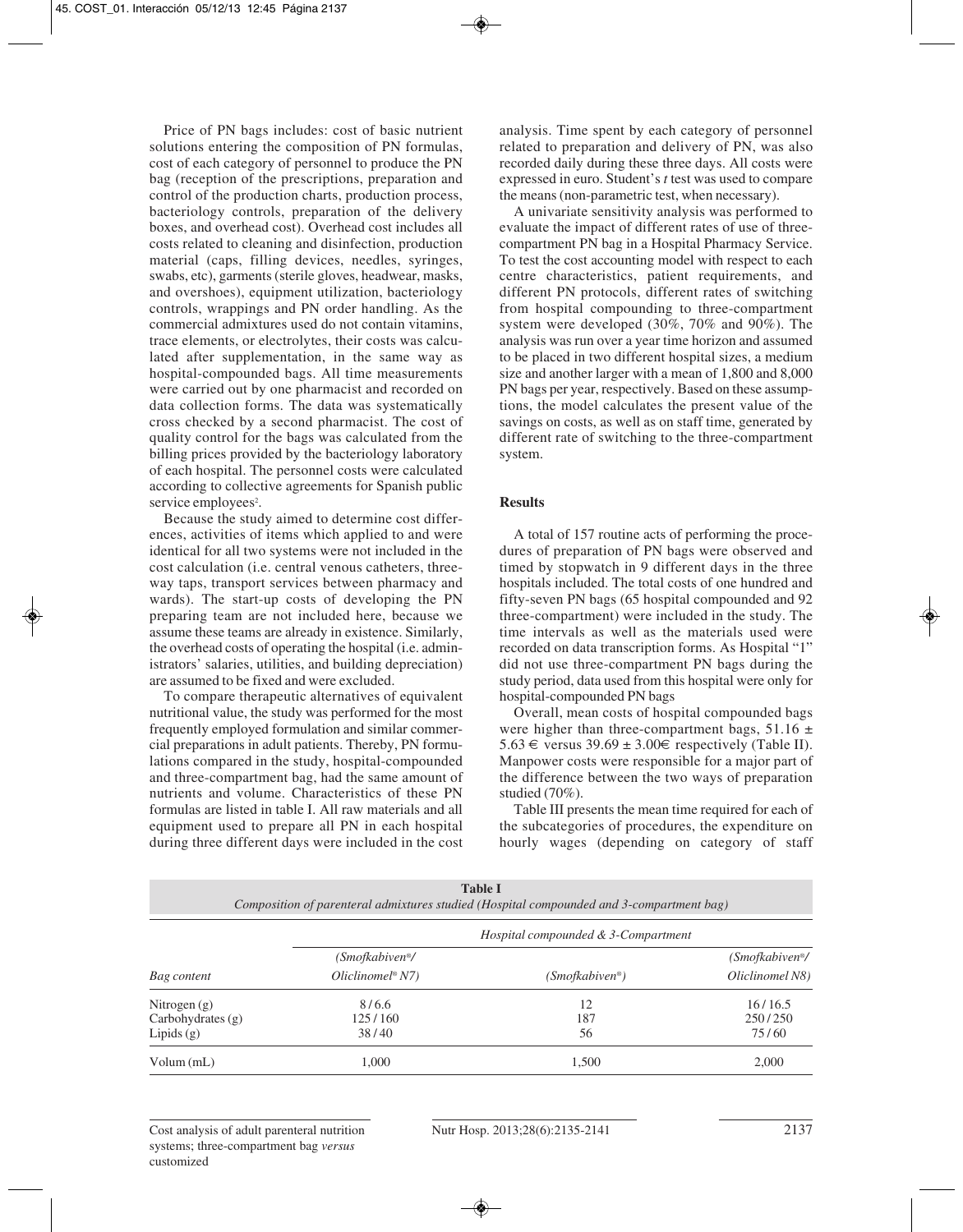| <b>Table II</b><br>Overall costs, absolute in euro and relative $(\%)$ , per PN bag |                                        |                                   |                   |  |  |
|-------------------------------------------------------------------------------------|----------------------------------------|-----------------------------------|-------------------|--|--|
| <i>Item</i>                                                                         | $\epsilon$ /NPT Hospital<br>compounded | $\epsilon$ /NPT 3-<br>Compartment | <i>Difference</i> |  |  |
| <b>Manpower</b>                                                                     |                                        |                                   |                   |  |  |
| Purchase & Stock Management                                                         | 2,62                                   | 0,40                              |                   |  |  |
| Orders & Formula Management                                                         | 6,19                                   | 3,22                              |                   |  |  |
| Preparation                                                                         | 6,11                                   | 2,61                              |                   |  |  |
| Visual & Microbiological Controls                                                   | 0,34                                   | 0,19                              |                   |  |  |
| Total                                                                               | $15,26 \pm 2,44(29.8\%)$               | $6,43 \pm 1.80$ (16.2%)           | $8,83 \in$        |  |  |
| <b>Materials</b>                                                                    |                                        |                                   |                   |  |  |
| <b>Solutions</b>                                                                    | 29,51                                  | 32,92                             |                   |  |  |
| Material                                                                            | 6,39                                   | 0.33                              |                   |  |  |
| Total                                                                               | $35.90 \pm 7.47(70.2\%)$               | $33,26\pm3.09(83.8\%)$            | $2,64 \in$        |  |  |
| <b>TOTAL</b>                                                                        | $51,16 \pm 5.63$                       | $39,69 \pm 3,00$                  | 11,47 €*          |  |  |

Total cost expressed as mean ± SD. \*p < 0.01 (total cost difference between hospital compounded and commercial PN).

| <b>Table III</b><br>Times required for earch procedure in minutes         |                                |                      |                                |                       |                               |                      |                                 |                      |
|---------------------------------------------------------------------------|--------------------------------|----------------------|--------------------------------|-----------------------|-------------------------------|----------------------|---------------------------------|----------------------|
|                                                                           |                                | Hosp.1               | Hosp. 2                        |                       |                               | $Hosp.$ 3            | Total                           |                      |
|                                                                           | min/PN                         | E/PN                 | min/PN                         | €/PN                  | min/PN                        | $\in$ /PN            | min/PN                          | €/PN                 |
| <b>Purchase &amp; Stock Management</b><br>Pharmacist<br>Technician*       | 12,6<br>0.3<br>12,3            | 3,77<br>0,13<br>3,64 | 1,6<br>0,2<br>1,5              | 0,48<br>0,06<br>0,42  | 8,9<br>1,17<br>7,78           | 2,64<br>0.45<br>2,19 | 8,8<br>0,3<br>8,4               | 2,62<br>0.15<br>2,47 |
| <b>Orders &amp; Formula Management</b><br>Pharmacist<br>Technician*       | 10,5<br>10,5<br>0.0            | 4,03<br>4,03<br>0,0  | 31,9<br>31,9<br>0,0            | 12,28<br>12,28<br>0,0 | 2,5<br>2,5<br>0.0             | 0,96<br>0,96<br>0.0  | 16,1<br>16,1<br>0,0             | 6,19<br>6,19<br>0,00 |
| Preparation<br>Pharmacist<br>Technician*                                  | 23.0<br>0.0<br>23,0            | 7,62<br>0.0<br>7,62  | 12.1<br>0.0<br>12,11           | 3,75<br>0.0<br>3,75   | 16.4<br>0.0<br>16,4           | 5.02<br>0.0<br>5,02  | 18.8<br>0.0<br>18,8             | 6.11<br>0.00<br>6,11 |
| <b>Visual &amp; Microbiological Controls</b><br>Pharmacist<br>Technician* | 0,3<br>0.0<br>0,3              | 0,11<br>0,0<br>0,11  | 2,3<br>0.0<br>2,3              | 0,72<br>0.0<br>0,72   | 1,5<br>0.0<br>1,5             | 0,46<br>0.0<br>0,46  | 1,1<br>0.0<br>1,1               | 0,34<br>0,00<br>0,34 |
| <b>TOTAL Hospital Compounded PN</b><br>Pharmacist<br>Technician*          | $46,3 \pm 3.0$<br>10,8<br>35,5 | 15.5<br>4,2<br>11,4  | $47.9 \pm 5.1$<br>32,0<br>15,8 | 17,2<br>12,3<br>4,9   | $29.3 \pm 4.4$<br>3,7<br>25,7 | 9,1<br>1,4<br>7,7    | $44.7 \pm 7.0*$<br>16,5<br>28,3 | 15.3<br>6,3<br>8,9   |
| <b>COMMERCIAL 3-COMPARTMENT PN</b>                                        |                                |                      |                                |                       |                               |                      |                                 |                      |
| <b>Purchase &amp; Management</b><br>Pharmacist<br>Technician*             |                                | -                    | 0,6<br>0.1<br>0,5              | 0.2<br>0.0<br>0,1     | 1,67<br>0.63<br>1,0           | 0,5<br>0,2<br>0.3    | 1,3<br>0.43<br>0,85             | 0,4<br>0,2<br>0,2    |
| <b>Orders &amp; Formula Management</b><br>Pharmacist<br>Technician*       |                                | -<br>-<br>-          | 18,3<br>18,3<br>0,0            | 7,1<br>7,1<br>0,0     | 2,5<br>2,5<br>0,0             | 1,0<br>1,0<br>0,0    | 8,4<br>8,4<br>0,0               | 3,2<br>3,2<br>0,0    |
| Preparation<br>Pharmacist<br>Technician*                                  |                                | -<br>-               | 3,6<br>0.0<br>3,6              | 1,1<br>0.0<br>1,1     | 11,4<br>0.0<br>11,4           | 3,5<br>0.0<br>3,5    | 8,5<br>0.0<br>8,5               | 2,6<br>0.0<br>2,6    |
| <b>Visual &amp; Microbiological Controls</b><br>Pharmacist<br>Technician* | -                              | -<br>-               | 1,4<br>0,0<br>1.4              | 0,4<br>0.0<br>0,4     | 0,2<br>0.0<br>0,2             | 0,1<br>0,0<br>0,1    | 0,6<br>0.0<br>0.6               | 0,2<br>0.0<br>0,2    |
| <b>TOTAL 3-Compartment PN</b><br>Pharmacist<br>Technician*                | $\overline{\phantom{0}}$<br>-  | $\equiv$<br>-        | $23.9 \pm 1.9$<br>18,4<br>5,5  | 8,8<br>7,1<br>1,7     | $15,8 \pm 0.2$<br>3,2<br>12,6 | 5,1<br>1,2<br>3,8    | $18,8 \pm 4.1*$<br>8,8<br>10,0  | 6,4<br>3,4<br>3,0    |

Total time expressed as mean ± SD. \*p < 0.01 (total time difference between hospital compounded and commercial PN).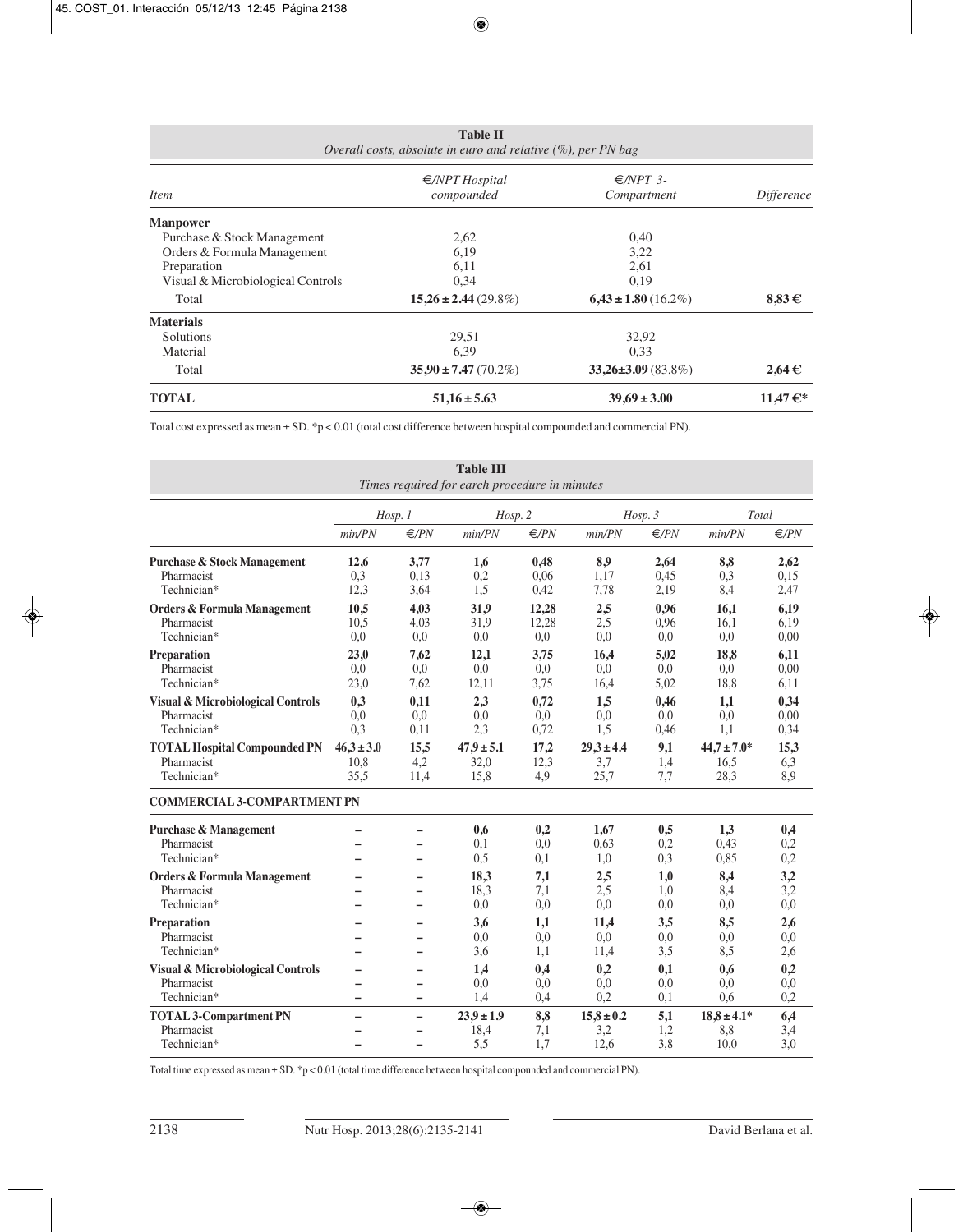involved), and the resulting total personnel costs per procedure for hospital compounded and threecompartment PN bags. The time to complete an adult bag including all activities and personnel categories for the hospital compounded system was a mean of 25.9 minutes longer than the three-compartment system. Besides, hospital compounded system required more time on the ward than three-compartment bag system for all activities. Hospital compounded system required more material and solution items than threecompartment bags; being the mean cost of solutions and material required for preparation 35.90 euro and 33.26 euro, respectively. Mean cost of items (nutrient solutions, additives and material) used per PN bag are detailed in table IV.

We ran the cost model under 3 progressive scenarios depending on the percentage of PN converted to threecompartment system. As for scenario of 30% of use of three compartment system, a 4.3% cost saving was expected. Meanwhile, scenarios of 70% and 90% utilisation could lead to a cost savings of 10.1% and 12.9%, respectively. These results revealed that greatest rates

of changing (70% and 90%), in a hospital with 1,800 PN bags/year, might reduce the annual budget in 9306  $\epsilon$  and 11,964.8  $\epsilon$ , respectively. Meanwhile, in a large facility the savings for 8,000 TPN days would be  $64,248 \in \text{and } 82,605 \in \text{, respectively.}$ 

Increasing the use of three-compartment system also reduces the time required on the ward in 546 h and 702 h in a medium hospital for utilisation rates of threecompartment system of 70% and 90%, respectively. In large facilities, the mean reduction of time would be 2,426 h and 3,120 h, respectively.

# **Discussion**

This analysis finds that there are important differences in PN costs between hospital-compounded and 3-compartment PN. Savings resulting from lower direct costs (PN components and personnel cost) were considered in this cost analysis. Results from the sensitivity analysis indicate that use of 3-compartment PN may lead to cost savings. The results of the study veri-

|                                                                                                                                                                                                                  | <b>Table IV</b><br>Mean cost of items used per PN |                                           |                                           |                         |
|------------------------------------------------------------------------------------------------------------------------------------------------------------------------------------------------------------------|---------------------------------------------------|-------------------------------------------|-------------------------------------------|-------------------------|
|                                                                                                                                                                                                                  | Hosp. 1<br>E/PN                                   | Hosp. 2<br>E/PN                           | $Hosp.$ 3<br>E/PN                         | Total<br>$\epsilon$ /PN |
| <b>HOSPITAL COMPOUNDED PN</b>                                                                                                                                                                                    |                                                   |                                           |                                           |                         |
| <b>Solutions</b><br>Macronutrients (Lipids, Glucose & Amino acids)<br>Electrolytes<br>Trace elements & Vitamin                                                                                                   | $26.61 \pm 0.13$<br>18.55<br>2.55<br>5.51         | $35.83 \pm 8.28$<br>26.46<br>7.23<br>2.14 | $27.14 \pm 4.40$<br>22.99<br>0.75<br>3.40 | $29.51 \pm 6.37$        |
| <b>Materials</b><br>Production material<br>(caps, filling devices, needles, syringes, filters, bags, etc)<br>Garments (masks, gloves, headwear, etc),<br>Cleaning & Microbiological media<br>Water for injection | $6.29 \pm 0.27$<br>5.63<br>0.46<br>0.20           | $6.17 \pm 0.34$<br>5.54<br>0.57<br>0.06   | $7.42 \pm 0.26$<br>4.48<br>1.79<br>1.15   | $6.39 \pm 0.49$         |
| <b>TOTAL Hospital Compounded PN</b>                                                                                                                                                                              | $32.89 \pm 0.37$                                  | $42.01 \pm 8.60$                          | $34.56 \pm 4.36$                          | $35.90 \pm 6.42*$       |
| <b>COMMERCIAL 3-COMPARTMENT PN</b>                                                                                                                                                                               |                                                   |                                           |                                           |                         |
| <b>Solutions</b><br>Macronutrients (Lipids, Glucose & Amino acids)<br>Electrolytes<br>Trace elements & Vitamin                                                                                                   |                                                   | $34.57 \pm 0.74$<br>31.92<br>0.43<br>2.22 | $31.96 \pm 0.84$<br>27.96<br>0.60<br>3.60 | $32.92 \pm 1.50$        |
| <b>Materials</b><br>Production material (caps, filling devices, needles,<br>syringes, filters, bags, etc)                                                                                                        |                                                   | $0.24 \pm 0.04$<br>0.04                   | $0.39 \pm 0.42$<br>0.09                   | $0.33 \pm 0.08$         |
| Garments (masks, gloves, headwear, etc),<br>Cleaning & Microbiological media<br>Water for injection                                                                                                              |                                                   | 0.20                                      | 0.9                                       |                         |
| <b>TOTAL 3-Compartment PN</b>                                                                                                                                                                                    |                                                   | $34.81 \pm 0.77$                          | $32.35 \pm 0.82$                          | $33.26 \pm 1.44*$       |

Total cost of materials and solutions expressed as mean ± SD. \*p < 0.01 (total cost difference between hospital compounded and commercial PN).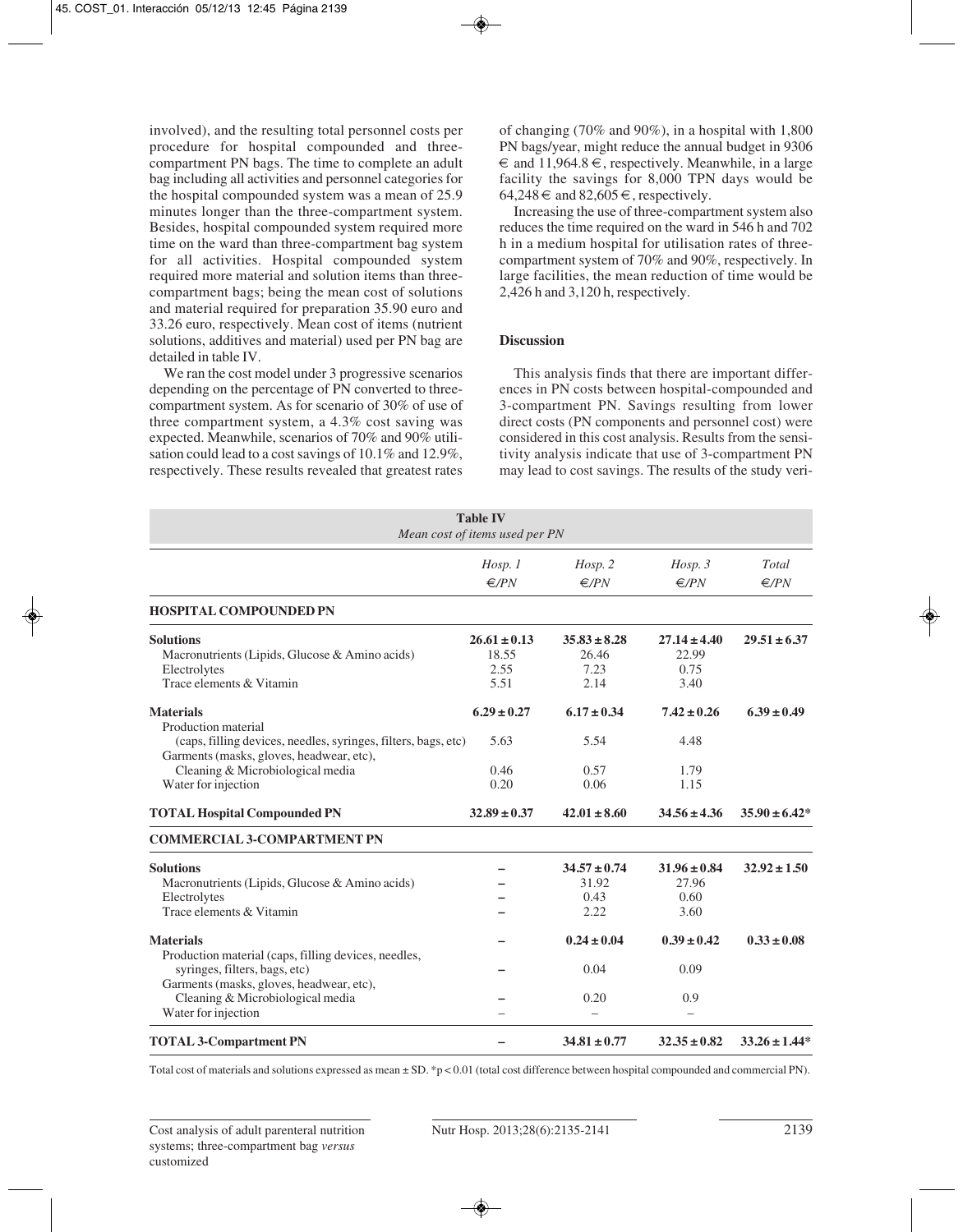fied the hypothesis of cost advantage: compared to hospital compounded PN bags, 3-compartment bags were least expensive.

Our results on compounding cost for adult PN are in agreement with data from the literature, finding a cost savings of 22.4% per bag of the global PN costs<sup>1</sup>. The three-compartment bags were related to lower costs than hospital compounded bags, and also compared to multibottles system. In the same way, a recent study in Germany with ICU adult patients related a reduction of costs of 18% with three-compartment compared to multibottles system3 . However, results from a similar study costs in France comparing adult PN bag costs with the three systems, showed disadvantage of the three-compartment system versus the other two systems<sup>4</sup>. These differences may be explained by the differences in cost of the solutions and raw materials found between these studies. As reported in a recent cost analysis study of paediatric PN, differences in nutrients and/or supply costs are also between countries and hospitals<sup>5</sup>. Thus, personnel and non nutrition material costs in our study represented a 42.3% of the hospital compounding costs, similar to the 40% reported in the Swiss study<sup>1</sup>. Meanwhile, these costs only represented a 22% in the French study<sup>4</sup>.

In our study there was also cost reduction for materials (solutions and material) of  $\epsilon$  2.64 per TPN bag; this means a reduction of 7.4% for the 3-compartment bag. Our results are also comparable to the data from the Swiss study of Pichard et al., although it showed a bigger decrease in the costs of material and solutions for the 3-compartment bag<sup>1</sup>. This difference is mainly due to the overhead costs calculated for hospital compounded bags in the Swiss study.

Nevertheless, the main savings identified were related to personnel costs, because of the less manpower time needed for one TPN preparation (44.7 min vs 15.3 min). This personnel workload reduction using the 3-compartment bag was also reported in past studies, even when final results were against the 3 compartment bag4,6. Therefore, compared to the hospital compounded system, the increase in 3 compartment system use might represent a reduction of manpower work of 600 h approximately in a medium hospital or for 1,800 PN bags, as the sensitivity analysis found. Since staff costs represent the large part of the overall budget of a hospital, the use of the 3 compartment system might be a cost-savings strategy by reducing personnel time needed.

Moreover, apart from the reduction in the cost of personnel, there is a cost advantage for material and solutions. On average, we found a cost advantage using the 3 compartment bag of  $11.47 \in$  per bag compared with the hospital compounded system. These lower costs of the 3 compartment system might represent a saving of the global TPN costs up to  $11,900 \in$  for 1,800 PN bags, with a scenario of 90% of use of 3-compartment system.

Apart from the analysis of costs, other aspects of the use of three-compartment bags should be considered.

The customized formulas must be prepared almost daily because of limited stability, and their compounding requires special, expensive equipment and infrastructures. Three-compartment bags are pre-mixed products and its sterility is guaranteed by the manufacturing process. Three-compartment bags contain macronutrients and electrolytes in three separate compartments; nutrients are mixed just prior to infusion, by breaking the plastic connectors between the compartments, then vitamins and trace elements are added extemporaneously to the bag. The nutrients are mixed immediately before use by breaking the non-permanent seals between the compartments and require fewer additives. Thereby the likelihood of contamination during PN preparation is minimized, since fewer manipulations are needed and far less time consuming for preparations<sup>6,7</sup>. Besides the less risk of contamination, the simplicity of the threecompartment system also offers additional potential benefits: less risk of production, prescribing or administration errors. The utilization of three-compartment system could be used for the standardization of PN formulations, including prescribing and compounding methods, and therefore could lead to enhance patient safety and reduce both ordering and compounding errors<sup>9-11</sup>. Moreover, the use of three-compartment bags might help to manage workload and lack of manpower, especially during peak periods, week-end and holidays.

Cost analyses are increasingly important to support and justify medical procedures. To our knowledge, this is the first cost accounting analysis of the two main systems of PN bags in Spain. Few studies were made in the past in Europe; however, they reported data from one single hospital. Other limitation of this study is that personnel costs are calculated using Spanish official sources as it was not possible to obtain personnel cost data from the recruited hospitals<sup>2</sup>. Cost analyses should regard overall costs and not only partial results. Therefore, cost analyses regarding PN cannot be restricted to the cost of nutrition solutions alone but should include all the procedures associated with the preparation of PN. We reported data from three teaching hospitals in Spain, performing a detailed study on cost accounting for the PN preparation. We considered the cost not only of solutions but of all materials necessary for the PN preparation. In addition, we timed the duration of manpower work needed for PN preparation using the hospital-compounded and the three-compartment bag system; and the manpower time obtained was similar to those reported in similar studies $1,3,4$ .

Provided that both types of PN –the hospitalcompounded and the 3-compartment system– lead to identical patient outcomes, the type resulting in the overall lowest per-bag costs should be preferred. However, it should be noted that the nutritional support systems considered in this study were only three different PN formulations, and the costs compared were as mean of all PN bags for each system. Therefore, it might affect the hypothetical impact in the hospital budget. Besides, the limited range of 3-compartment